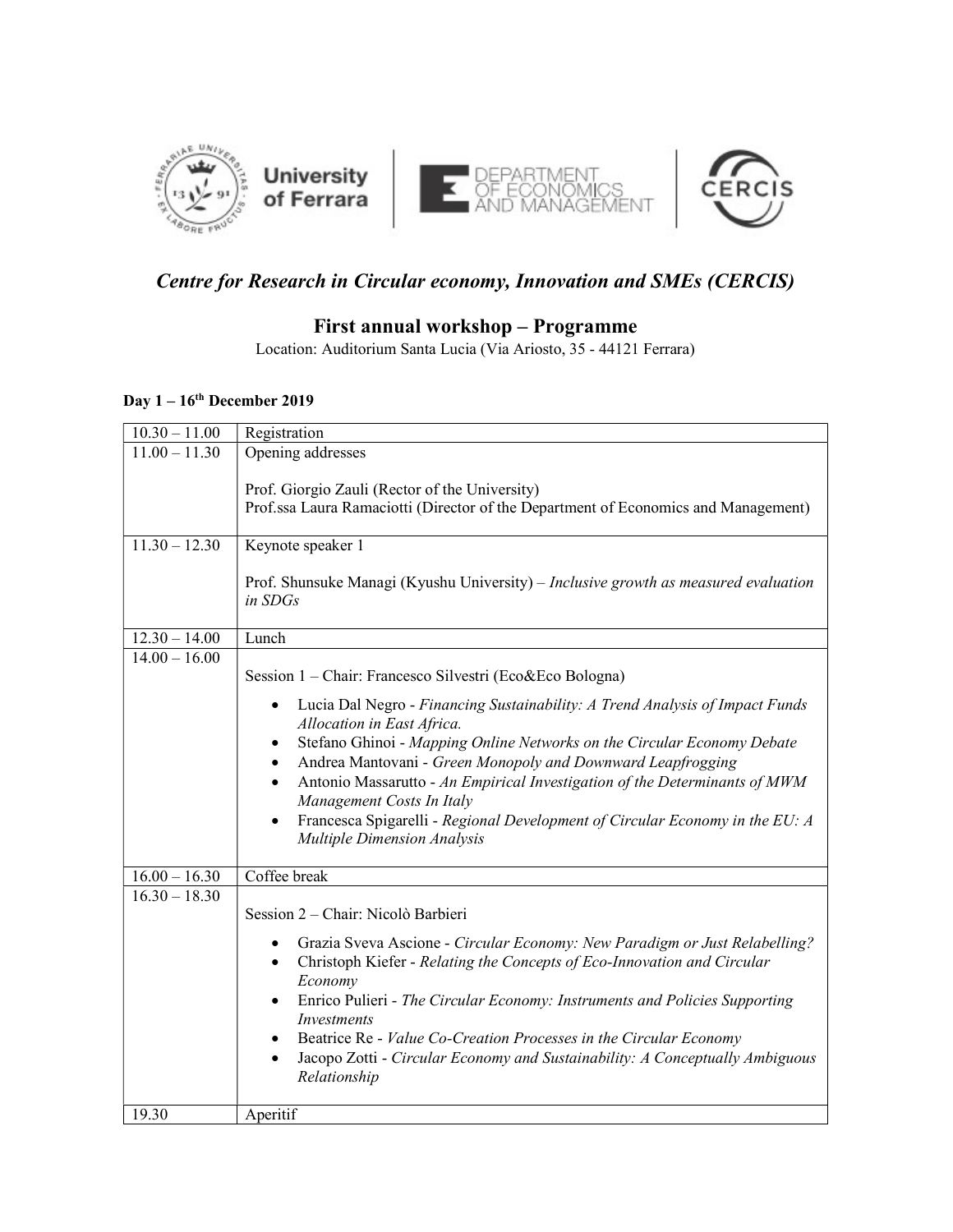# Day 2 – 17<sup>th</sup> December 2019

| $9.00 - 9.30$   | Registration                                                                                                                                                                                                                                                                                                                                                                                                                                                                                                                      |
|-----------------|-----------------------------------------------------------------------------------------------------------------------------------------------------------------------------------------------------------------------------------------------------------------------------------------------------------------------------------------------------------------------------------------------------------------------------------------------------------------------------------------------------------------------------------|
| $9.30 - 10.30$  | Keynote speaker 2                                                                                                                                                                                                                                                                                                                                                                                                                                                                                                                 |
|                 | Prof. Jens Horbach (Augsburg University of Applied Sciences) - Circular Economy<br>Innovations, Growth and Employment at the Firm Level                                                                                                                                                                                                                                                                                                                                                                                           |
| $10.30 - 11.00$ | Coffee break                                                                                                                                                                                                                                                                                                                                                                                                                                                                                                                      |
| $11.00 - 13.00$ |                                                                                                                                                                                                                                                                                                                                                                                                                                                                                                                                   |
|                 | Session 3 - Chair: Marianna Gilli                                                                                                                                                                                                                                                                                                                                                                                                                                                                                                 |
|                 | Andrea Bortolotti - Coupling Material Flow Analysis and Socio-Environmental<br>٠<br>Conflicts: A Criticality Assessment<br>Valentina De Marchi - Closing the Loop: Industry 4.0 Technologies and<br>$\bullet$<br>Circular Economy<br>Florian Flachenecker - The Role of Eco-Innovations and Material Productivity<br>$\bullet$                                                                                                                                                                                                    |
|                 | for the Emergence Of High Growth Enterprises<br>Matteo Masotti - Food Waste Innovations Diffusion Through ABM Models<br>٠<br>Matteo Mazzarano - Heterogeneity, Space And Non-Linearity In Income-Waste<br>$\bullet$<br>Relation: A Non-Constant Elasticity Model                                                                                                                                                                                                                                                                  |
| $13.00 - 14.30$ | Lunch                                                                                                                                                                                                                                                                                                                                                                                                                                                                                                                             |
| $14.30 - 15.30$ | Keynote speaker 3                                                                                                                                                                                                                                                                                                                                                                                                                                                                                                                 |
|                 | Dr. Matteo Grazzi (IADB Washington D.C.) - Green innovation in Latin America and<br>the Caribbean: Measurement, Patterns and Policies                                                                                                                                                                                                                                                                                                                                                                                             |
| $15.30 - 16.00$ | Coffee break                                                                                                                                                                                                                                                                                                                                                                                                                                                                                                                      |
| $16.00 - 18.00$ | Session 4 – Chair: Domenico Berdicchia                                                                                                                                                                                                                                                                                                                                                                                                                                                                                            |
|                 | Caterina Cavicchi - Accounting for Circular Economy in a Strategic Perspective<br>$\bullet$<br>Elisa Chioatto - Transition from Waste Management to Circular Economy: the<br>٠<br>European Union Roadmap<br>Mariella Favot - Regulation and Competition in the Extended Producer<br><b>Responsibility Models</b><br>Claudia Ghisetti - Design and Innovation: Does their "green-matching"<br>$\bullet$<br>actually help?<br>Afsaneh Moradi - A Systemic View of Innovative Strategies for Better Cycling<br>Experience In Bologna |
| 20.00           | Social event                                                                                                                                                                                                                                                                                                                                                                                                                                                                                                                      |